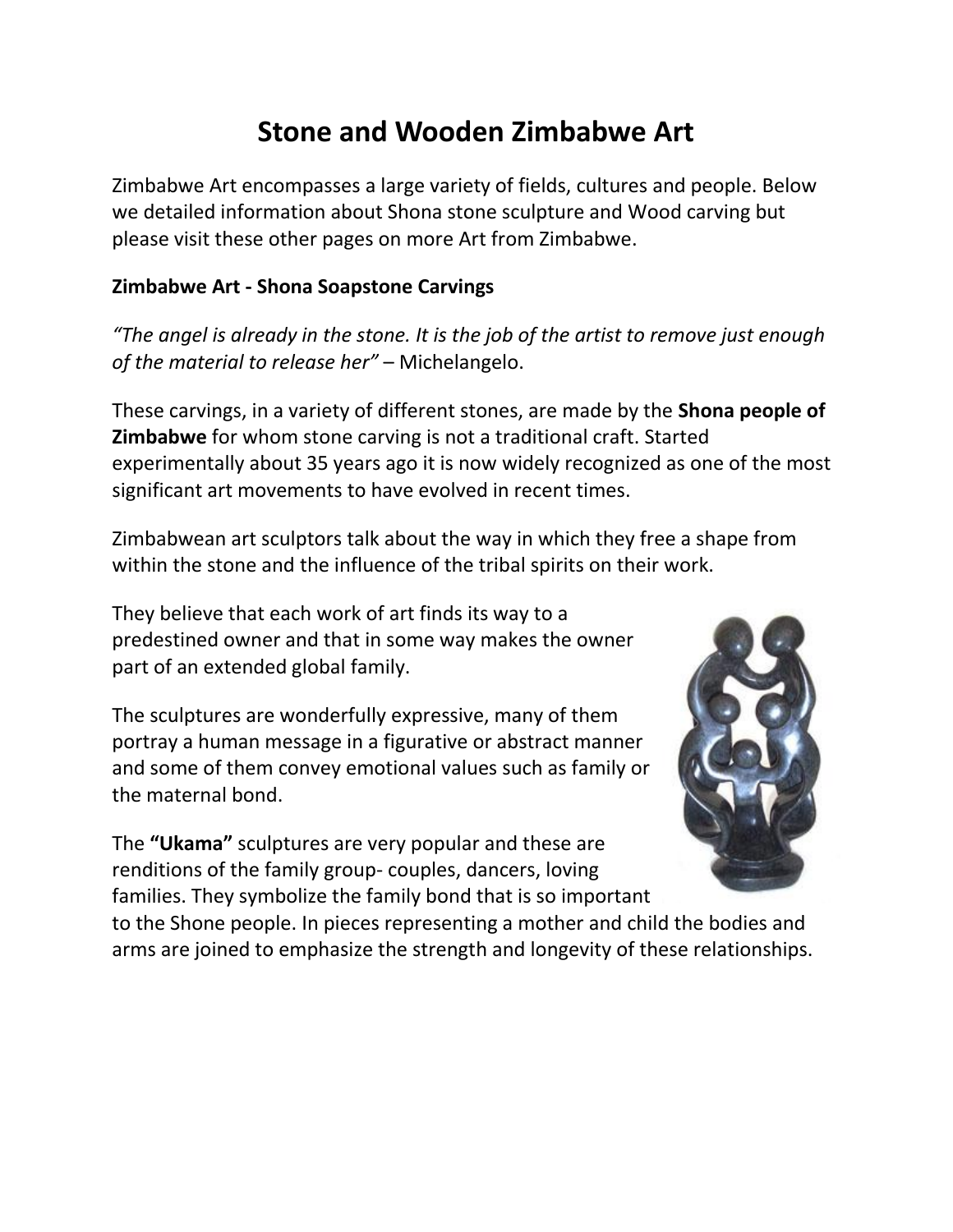Ukama sculptures are intended to evoke feelings of harmony and peace that earn the blessings of our ancestors and remind us of our global family.



Art from Zimbabwe especially shona stone sculptures is high sought after around the world, many of the artists realizing international acclaim enabling them to sell their pieces of art for extremely high prices.

Here are some details about some of the more commonly used stones and minerals in Zimbabwe art–

## **Soapstone**

Soapstone is a form of talc. It is a mineral that sometimes forms the greater part of a rock and, being relatively soft, it provides an excellent medium for carving.

# **Serpentine**

A common mineral so called because of the serpent like bands of green color that occur in some forms. Color varies tremendously from light & dark green through to bronze.It has a waxy lustre and is substantially harder than soapstone.

## **Red Jasper**

This is an opaque form of quartz; it takes a high polish and is used as a gemstone.

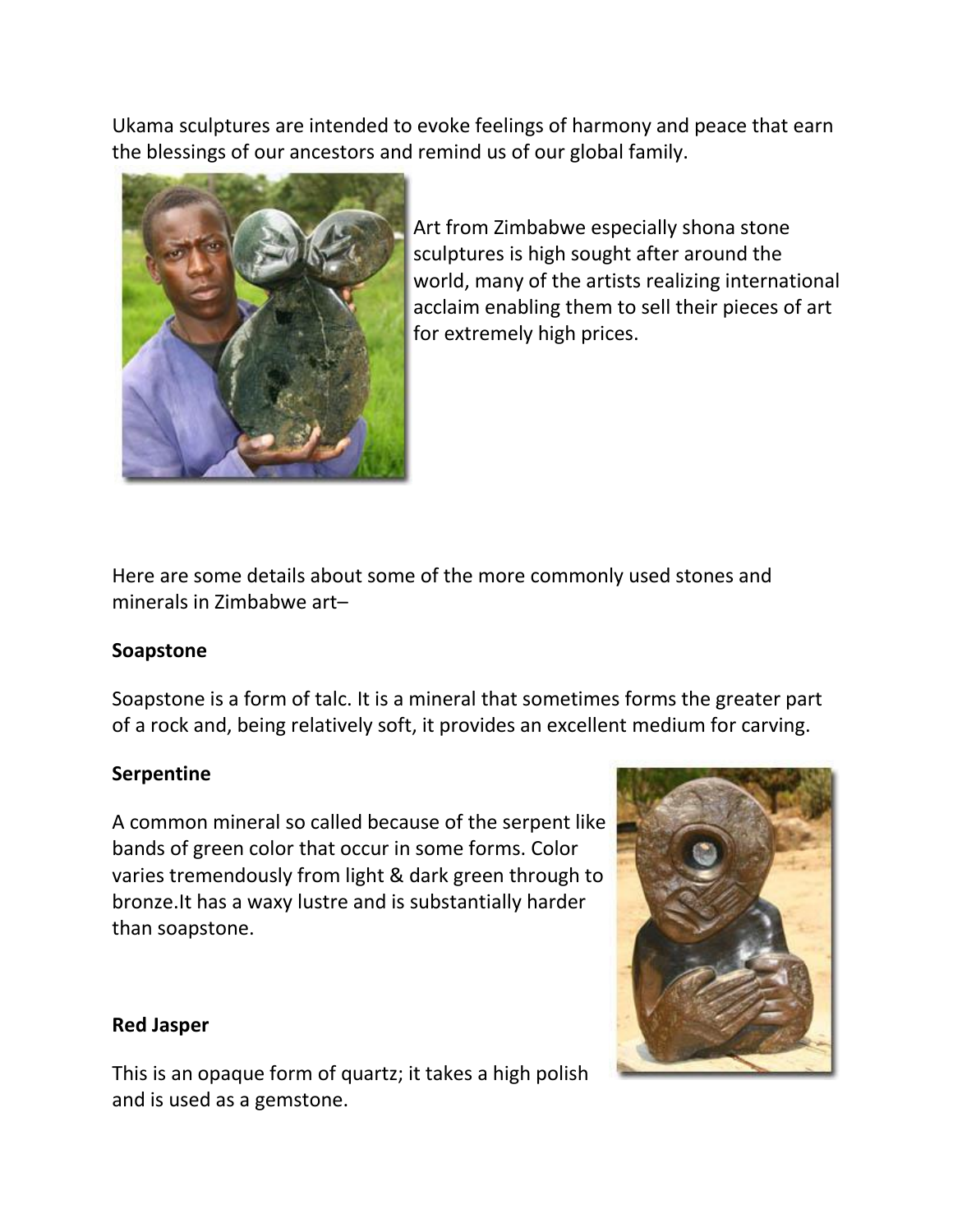# **Malachite**

This is an important ore of copper. The color can vary from dark blackish green to a pale yellowish green but usually there is a combination of colors in each stone with concentric banding of the various shades. The resultant appearance is very attractive and since ancient times it has been used for ornaments and jewelry.

### **Verdite**

This beautiful green stone captures the beauty and mystery of Africa. It is a semi precious stone over 3500 million years old and a challenging medium for sculptors and master craftsmen. Ancient tribesman crafted verdite into jewelry.

Its finding is associated with gold seams and, powdered; it has been used by witchdoctors for hundreds of years to induce fertility.

Rare and beautiful, Verdite occurs in a variety of changing patterns and shades ranging from golden browns to rich emerald greens and blues.

In the knowledge that Verdite is found only in Southern Africa, and noting in particular that Zimbabwean Verdite is of a uniquely high quality, it is being sought after by international art collectors and investors who have been quick to recognize it as a rare and intrinsically valuable material.

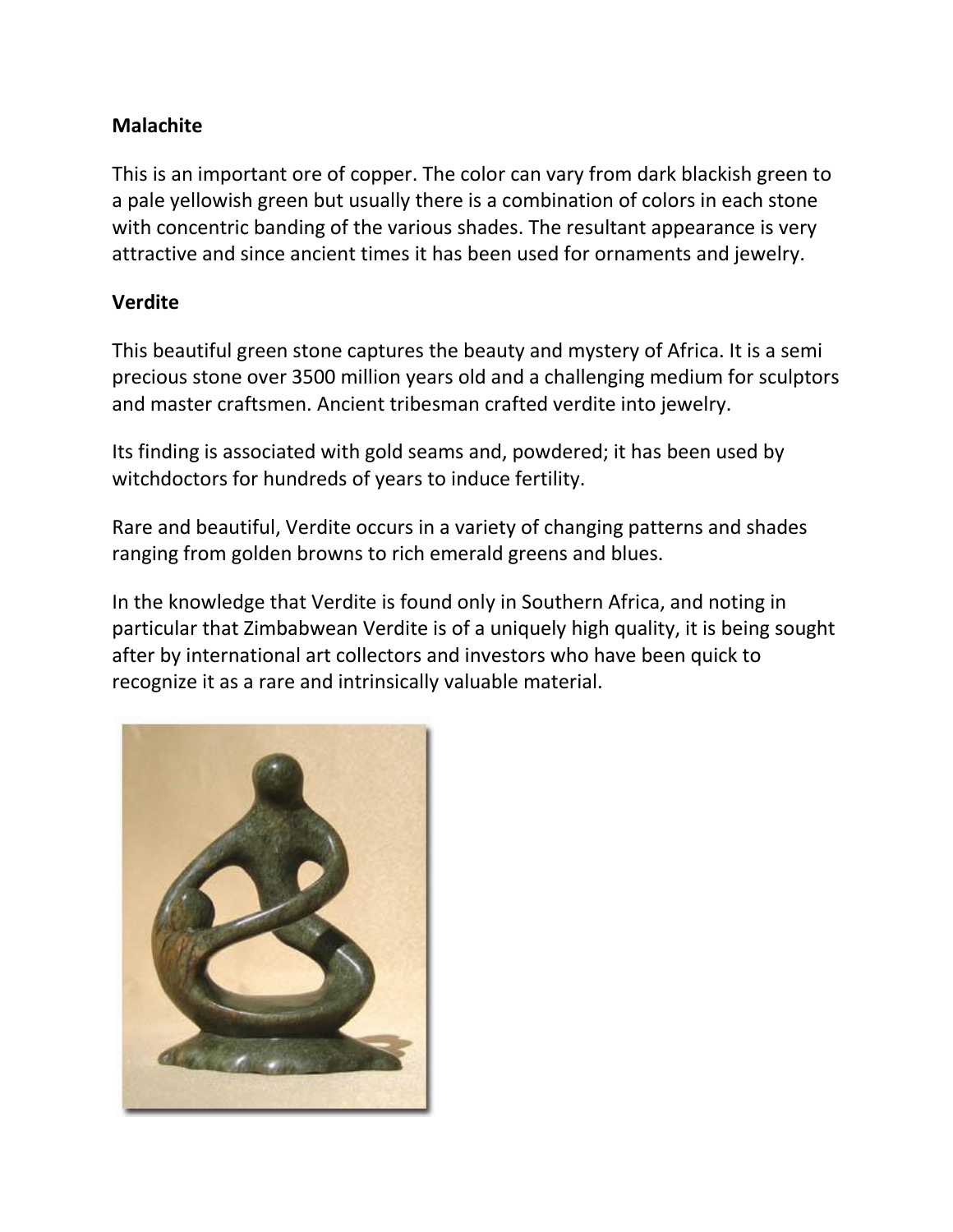#### **Zimbabwe art - Wooden Carvings**



**Buffalo Ironwood Carving**

Many of the **ironwood carvings** found in Zimbabwe are of African wildlife. Many of the carvings are inimitable feature pieces, exquisitely hand carved and imbued with the indefinably mystique of Africa.

Many of the carvings are of traditional heads and come in a great variety of sizes and styles. Many different woods are used such as olive, mukwa, fresh teak and pod mahogany. You will also find many carved animals such as buffalo, giraffe, tortoise, crocodile, hippos and warthogs.

#### **Walking Sticks**

*Mufunko* in Tonga or *Tsvimbo* in Shona



**Huge variety of Wooden Carvings**